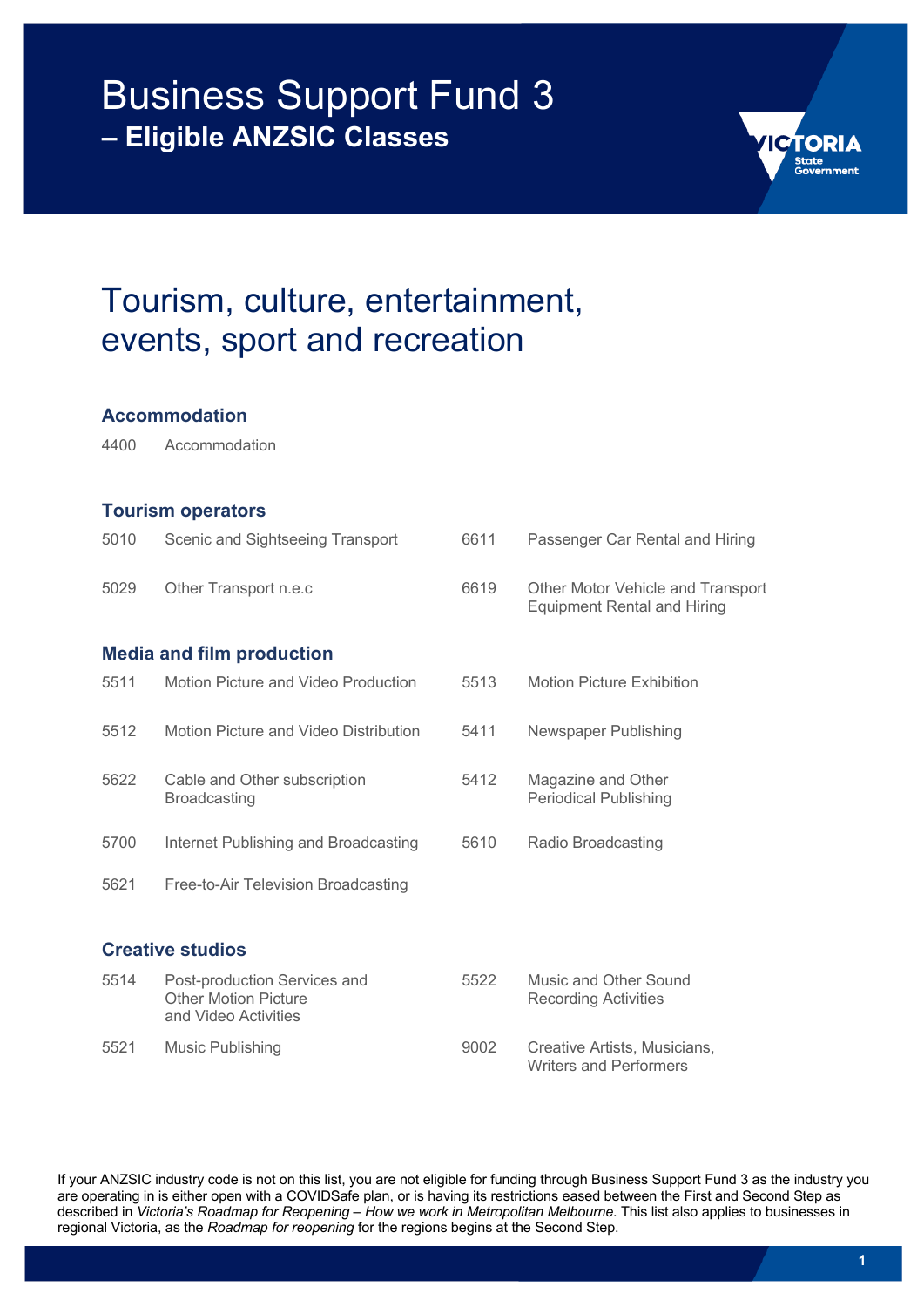#### **Outdoor entertainment venues (e.g. zoos, amusement parks, outdoor cinemas)**

| 8921 | <b>Zoological and Botanical Gardens</b><br>Operation       | 9001 | Performing Arts Operation                                     |
|------|------------------------------------------------------------|------|---------------------------------------------------------------|
| 9131 | <b>Amusement Parks and Centres</b><br>Operation            | 9002 | Creative Artists, Musicians,<br><b>Writers and Performers</b> |
| 9139 | Amusement and Other<br>Recreational Activities n.e.c.      | 9003 | Performing Arts Venue Operation                               |
| 8922 | Nature Reserves and Conservation<br><b>Parks Operation</b> |      |                                                               |

#### **Indoor entertainment venues (incl. cinemas, performing arts and music venues)**

| 9001 | Performing Arts Operation                                     | 9003 Performing Arts Venue Operation |
|------|---------------------------------------------------------------|--------------------------------------|
| 9002 | Creative Artists, Musicians,<br><b>Writers and Performers</b> |                                      |

#### **Museums and galleries**

8910 Museum Operation

#### **Nightclubs and karaoke**

| 4520 | Pubs, Taverns and Bars           | 9001 | <b>Performing Arts Operation</b>                       |
|------|----------------------------------|------|--------------------------------------------------------|
| 4530 | Clubs (Hospitality)              | 9002 | Creative Artists, Musicians,<br>Writers and Performers |
|      |                                  | 9003 | <b>Performing Arts Venue Operation</b>                 |
|      | <b>Gaming and casinos</b>        |      |                                                        |
| 9201 | <b>Casino Operation</b>          | 9202 | <b>Lottery Operation</b>                               |
| 9209 | <b>Other Gambling Activities</b> |      |                                                        |

#### **Adult entertainment and brothels**

9534 Brothel Keeping and Prostitution Services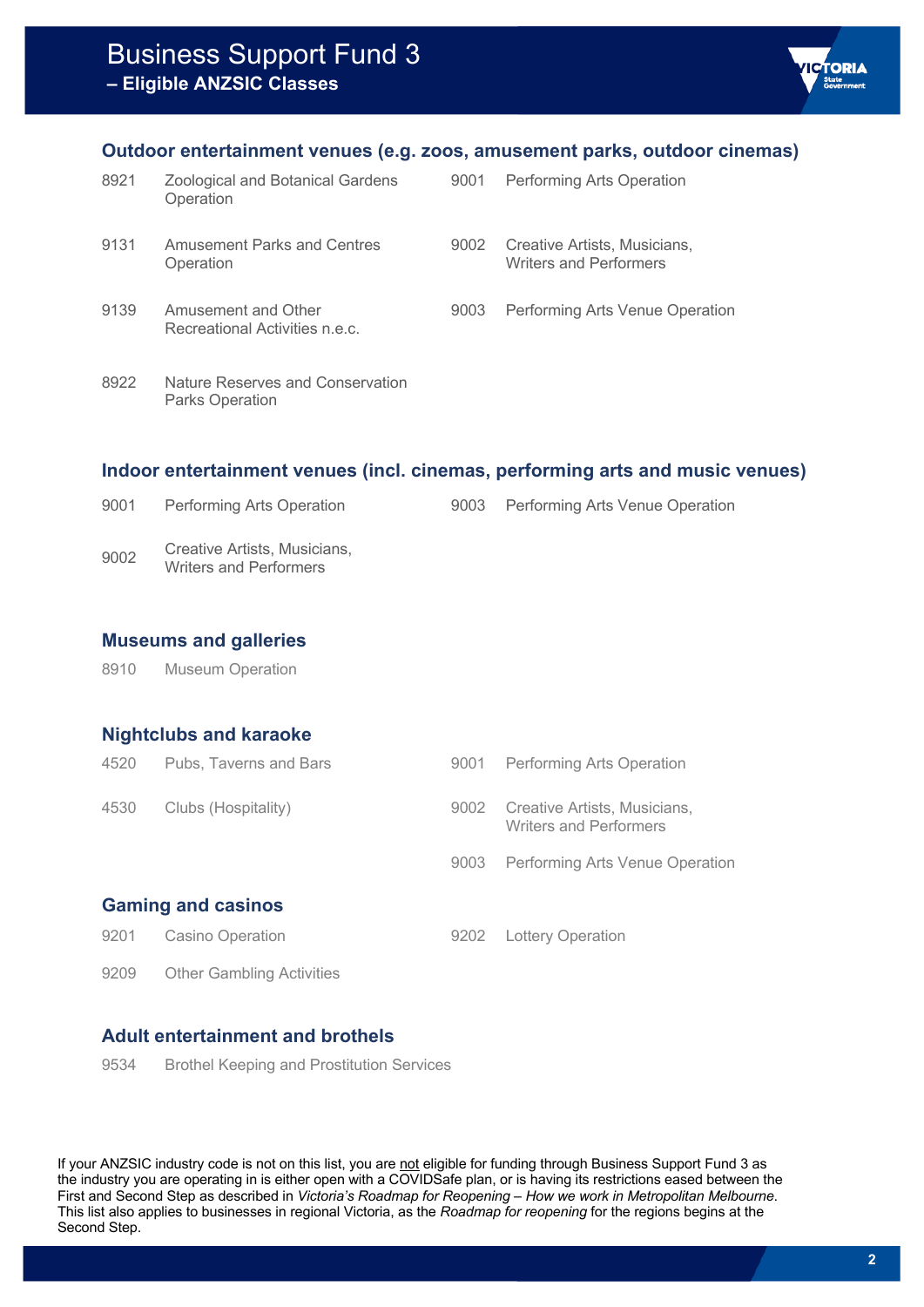

- 9112 Sports and Physical Recreation Clubs and Sports Professionals
- 9121 Horse and Dog Racing Administration and Track Operation

#### **Indoor physical recreation facilities**

9539 Other personal services, n.e.c. 8211 Sports and Physical 9111 Health and Fitness Centres and Gymnasia Operation

9129 Other Horse and Dog Racing Activities

**TORIA** 

- Recreation Instruction
- 9113 Sports and Physical Recreation Venues, Grounds and Facilities Operation

## Consumables and Services

#### **Hospitality**

| 4511                | Cafes and Restaurants                        | 4513 | <b>Catering Services</b>                  |
|---------------------|----------------------------------------------|------|-------------------------------------------|
| 4512                | <b>Takeaway Food Services</b>                | 4520 | Pubs, Taverns and Bars                    |
|                     |                                              | 4530 | Clubs (Hospitality)                       |
| <b>Other retail</b> |                                              |      |                                           |
| 3911                | Car Retailing                                |      |                                           |
| 3912                | Motorcycle Retailing                         | 4244 | Newspaper and Book Retailing              |
| 3913                | Trailer and Other Motor<br>Vehicle Retailing | 4245 | <b>Marine Equipment Retailing</b>         |
| 3921                | Motor Vehicle Parts Retailing                | 4251 | <b>Clothing Retailing</b>                 |
| 3922                | <b>Tyre Retailing</b>                        | 4252 | <b>Footwear Retailing</b>                 |
| 4211                | <b>Furniture Retailing</b>                   | 4253 | Watch and Jewellery Retailing             |
| 4212                | <b>Floor Coverings Retailing</b>             | 4259 | <b>Other Personal Accessory Retailing</b> |
| 4213                | Houseware Retailing                          | 4260 | <b>Department Stores</b>                  |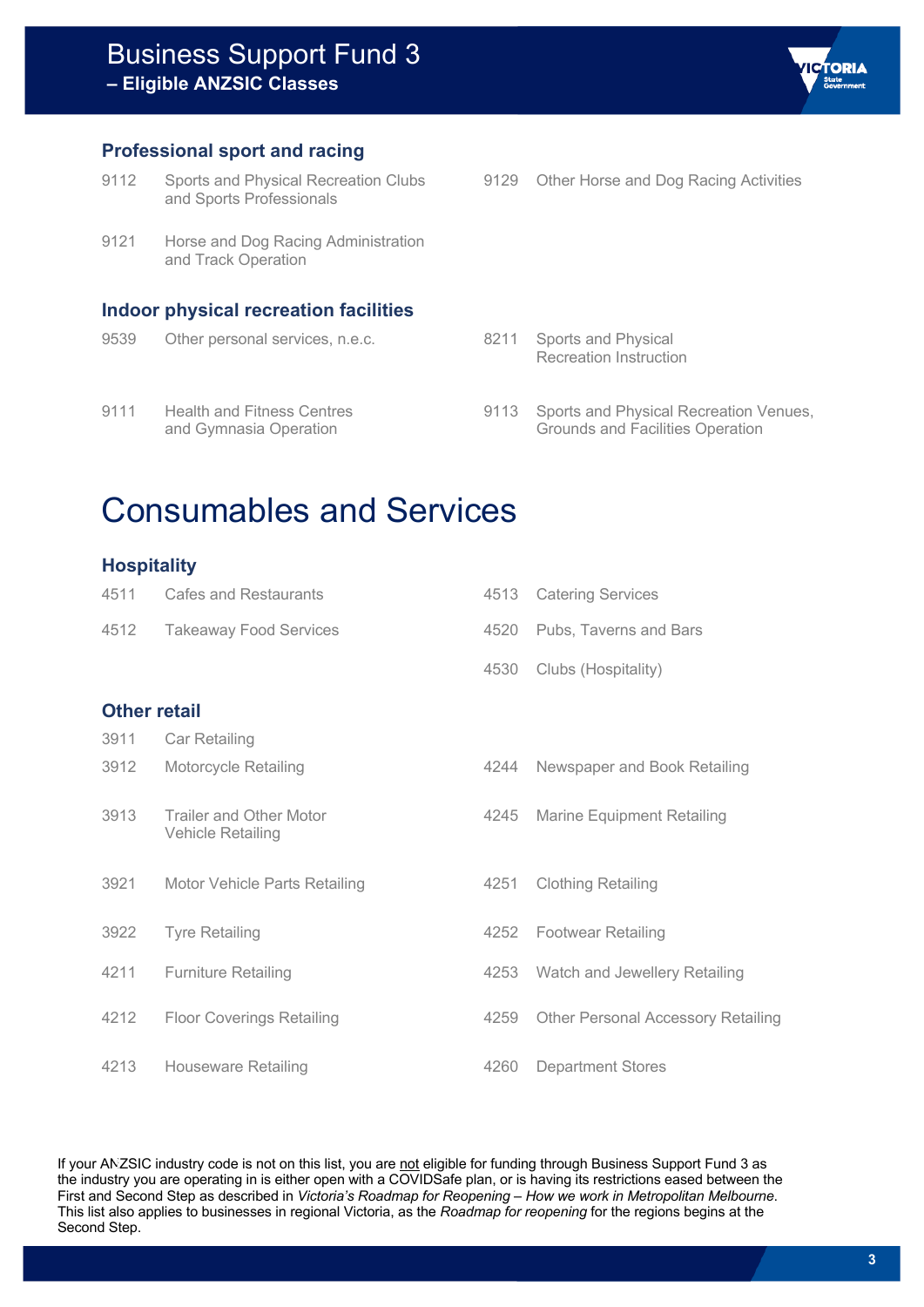| 4214 | Manchester and Other Textile<br>Goods Retailing           | 4272 |
|------|-----------------------------------------------------------|------|
| 4221 | Electrical, Electronic and<br><b>Appliance Retailing</b>  | 4273 |
| 4222 | <b>Computer and Computer</b><br>Peripheral Retailing      | 4274 |
| 4229 | <b>Other Electrical and Electronic</b><br>Goods Retailing | 4279 |
| 4231 | Hardware and Building<br><b>Supplies Retailing</b>        | 4310 |
| 4232 | <b>Garden Supplies Retailing</b>                          | 4320 |
| 9539 | Other personal services, n.e.c.                           | 9512 |
| 4241 | Sport and Camping Equipment Retailing                     | 9532 |
| 4242 | <b>Entertainment Media Retailing</b>                      | 9533 |
| 4243 | Toy and Game Retailing                                    | 9602 |
| 6632 | Video and Other Electronic Media<br>Rental and Hiring     | 9603 |
| 6639 | Other Goods and Equipment<br>Rental and Hiring n.e.c.     |      |

#### **Hair and beauty services**

9511 Hairdressing and Beauty Services

- **Stationery Goods Retailing** 
	- Antique and Used Goods Retailing

**TORIA** 

- **Flower Retailing**
- Other Store-Based Retailing n.e.c.
- Non-Store Retailing
- Retail Commission-Based Buying and/or Selling
- Diet and Weight Reduction Centre **Operation**
- Photographic Film Processing
- Parking services
- Undifferentiated Goods-Producing Activities of Private Households for Own Use
- 9603 Undifferentiated Service-Producing Activities of Private Households for Own Use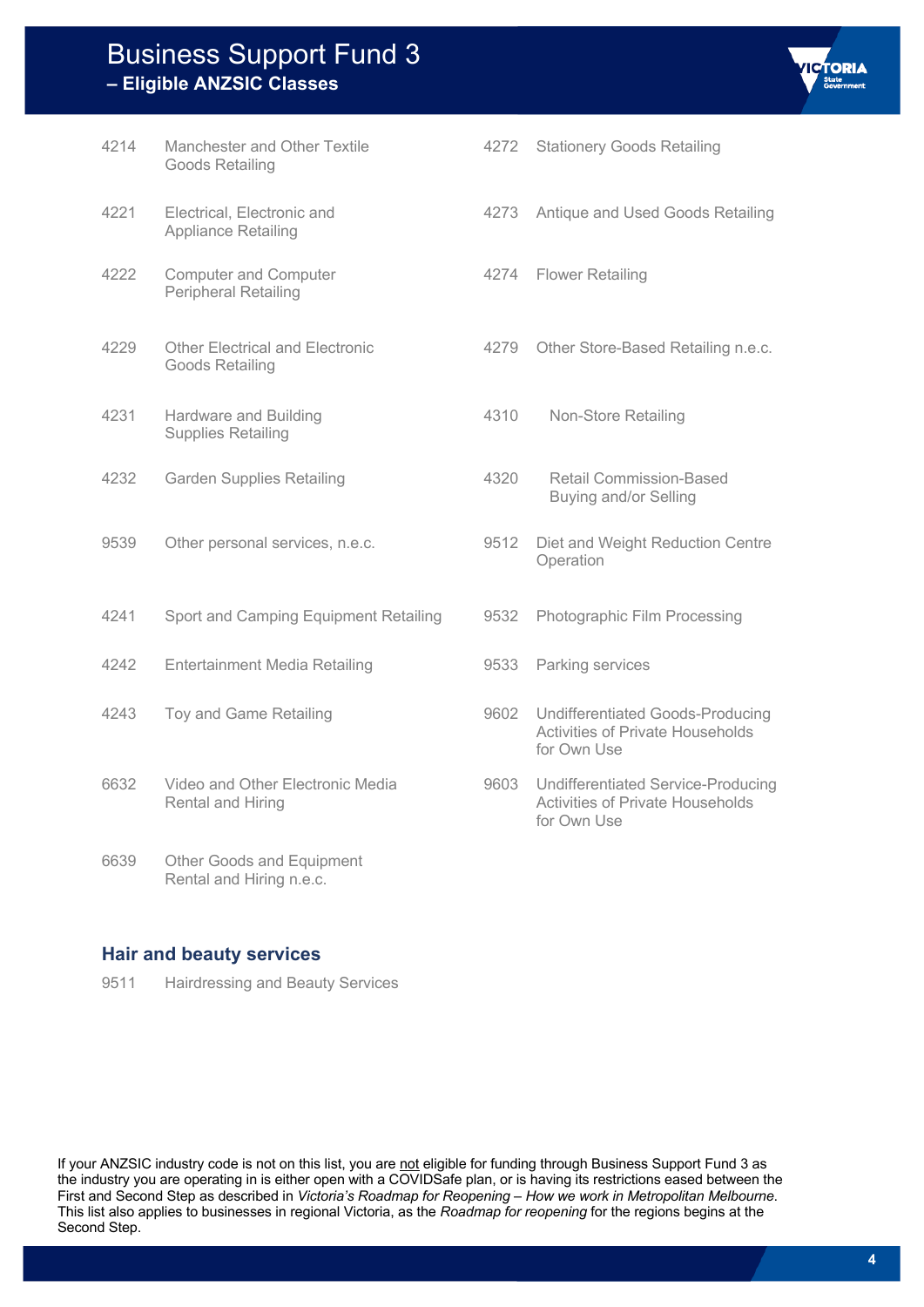

#### **Repairs, maintenance and domestic cleaning**

| 9411 | Automotive Electrical Services                                           | 9499 | Other Repair and<br>Maintenance n.e.c.                      |
|------|--------------------------------------------------------------------------|------|-------------------------------------------------------------|
| 9412 | Automotive Body, Paint and<br><b>Interior Repair</b>                     | 7312 | <b>Building Pest Control Services</b>                       |
| 9419 | <b>Other Automotive Repair</b><br>and Maintenance                        | 7313 | <b>Gardening Services</b>                                   |
| 9421 | Domestic Appliance Repair<br>and Maintenance                             | 7320 | <b>Packaging Services</b>                                   |
| 9422 | Electronic (except Domestic Appliance)<br>and Precision Equipment Repair | 7311 | Building and Other Industrial<br><b>Cleaning Services</b>   |
| 9429 | Other Machinery and Equipment<br>Repair and Maintenance                  | 6631 | <b>Heavy Machinery and Scaffolding</b><br>Rental and Hiring |

9491 Clothing and Footwear Repair

#### **Real estate services**

6720 Real Estate Services

#### **Offices**

| 9551 | <b>Business and Professional</b><br><b>Association Services</b> | 7000 | <b>Computer System Design</b><br>and Related Services |
|------|-----------------------------------------------------------------|------|-------------------------------------------------------|
| 9552 | <b>Labour Association Services</b>                              | 5801 | Wired Telecommunications<br>Network Operation         |
| 9559 | Other Interest Group Services n.e.c.                            | 5802 | <b>Other Telecommunications</b><br>Network Operation  |
| 9114 | Sports and Physical Recreation<br>Administrative Service        | 5809 | <b>Other Telecommunications Services</b>              |
| 7220 | Travel Agency and Tour<br><b>Arrangement Services</b>           | 5910 | Internet Service Providers<br>and Web Search Portals  |
| 7291 | Office Administrative Services                                  | 5921 | Data Processing and<br><b>Web Hosting Services</b>    |
| 7292 | <b>Document Preparation Services</b>                            | 6230 | Non-Depository Financing                              |
|      |                                                                 |      |                                                       |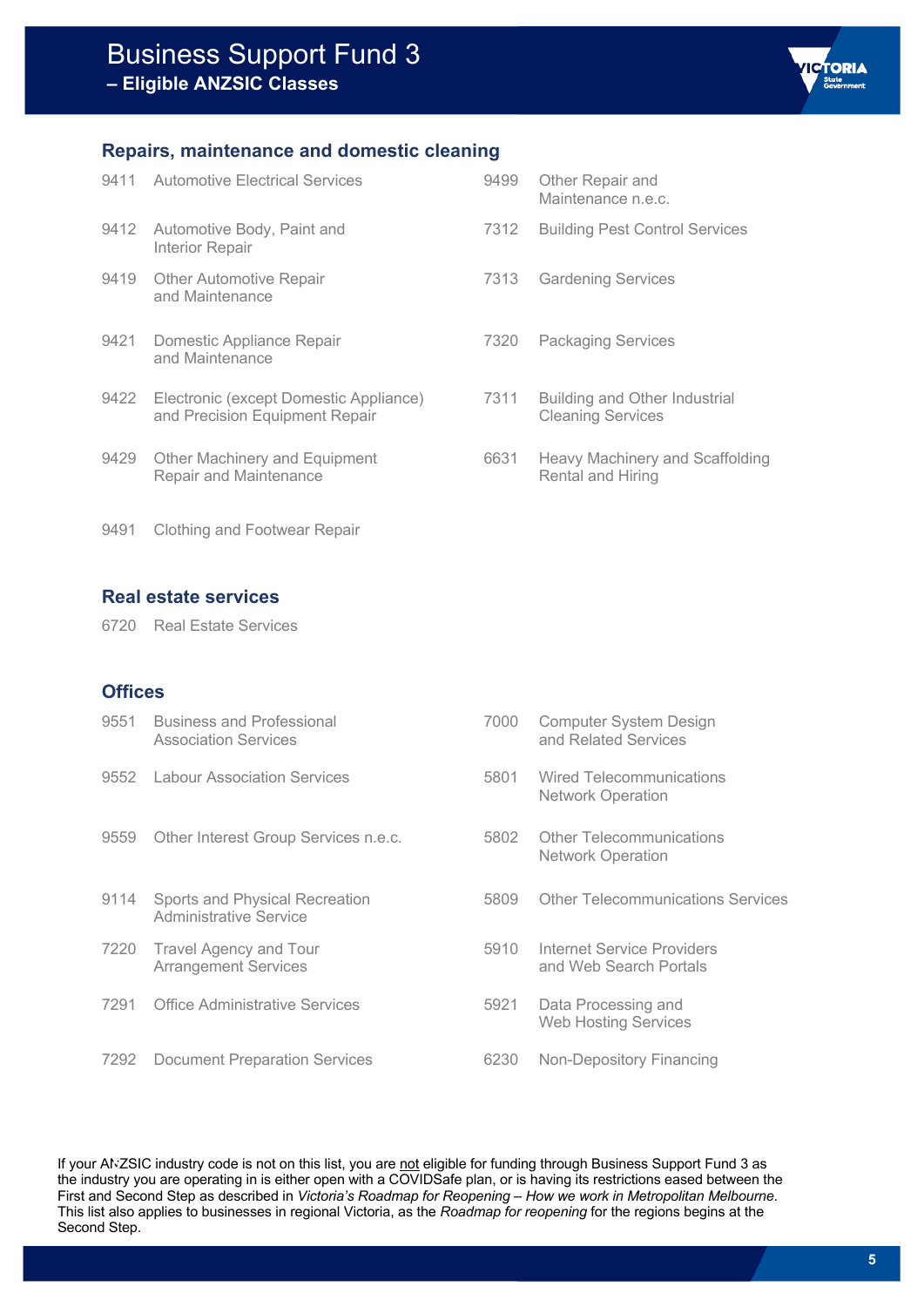| 7293 | Credit Reporting and<br><b>Debt Collection Services</b>                 | 6240 | <b>Financial Asset Investing</b>                               |
|------|-------------------------------------------------------------------------|------|----------------------------------------------------------------|
| 7294 | <b>Call Centre Operation</b>                                            | 6310 | Life Insurance                                                 |
| 7299 | Other Administrative Services n.e.c.                                    | 6321 | <b>Health Insurance</b>                                        |
| 7311 | Building and Other Industrial<br><b>Cleaning Services</b>               | 6322 | General Insurance                                              |
| 6711 | <b>Residential Property Operators</b>                                   | 6330 | <b>Superannuation Funds</b>                                    |
| 6712 | Non-Residential Property Operators                                      | 6411 | <b>Financial Asset Broking Services</b>                        |
| 6910 | <b>Scientific Research Services</b>                                     | 6419 | <b>Other Auxiliary Finance</b><br>and Investment Services      |
| 6921 | <b>Architectural Services</b>                                           | 6420 | <b>Auxiliary Insurance Services</b>                            |
| 6922 | Surveying and Mapping Services                                          | 7712 | Investigation and<br><b>Security Services</b>                  |
| 6923 | <b>Engineering Design and Engineering</b><br><b>Consulting Services</b> | 5413 | <b>Book Publishing</b>                                         |
| 6924 | <b>Other Specialised Design Services</b>                                | 5414 | Directory and mailing list publishing                          |
| 6925 | Scientific Testing and Analysis Services                                |      |                                                                |
| 6931 | <b>Legal Services</b>                                                   | 5419 | Other publishing (except Software,<br>Music and Internet)      |
| 6932 | <b>Accounting Services</b>                                              | 6230 | Non-Depository Financing                                       |
| 6940 | <b>Advertising Services</b>                                             | 5420 | Software publishing                                            |
| 6950 | Market Research and<br><b>Statistical Services</b>                      | 7212 | <b>Labour Supply Services</b>                                  |
| 6961 | <b>Corporate Head Office</b><br><b>Management Services</b>              | 6640 | Non-Financial Intangible Assets<br>(Except Copyrights) Leasing |
| 6962 | Management Advice and Related Consulting<br>Services                    | 5922 | <b>Electronic Information Storage Services</b>                 |
| 6991 | Professional Photographic Services                                      | 7211 | <b>Employment Placement</b>                                    |

and Recruitment Services

If your ANZSIC industry code is not on this list, you are not eligible for funding through Business Support Fund 3 as the industry you are operating in is either open with a COVIDSafe plan, or is having its restrictions eased between the First and Second Step as described in *Victoria's Roadmap for Reopening – How we work in Metropolitan Melbourne*. This list also applies to businesses in regional Victoria, as the *Roadmap for reopening* for the regions begins at the Second Step.

**ICTORIA** 

- 
- 

- 
- 
-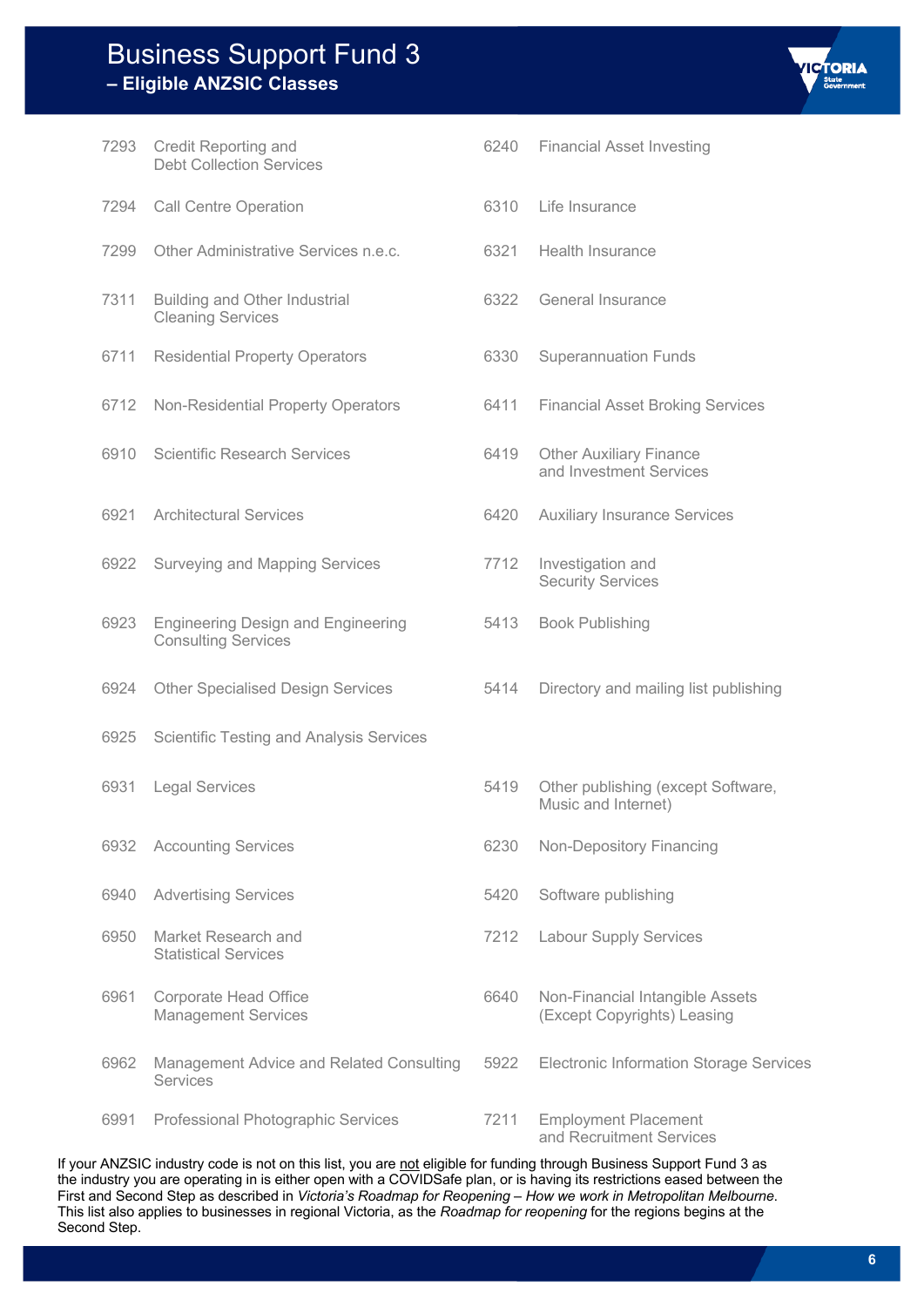

6999 Other Professional, Scientific and Technical Services n.e.c.

#### **Supermarket and food distribution**

|      | 3601 General Line Grocery Wholesaling       |
|------|---------------------------------------------|
| 3602 | Meat, Poultry and<br>Smallgoods Wholesaling |
|      | 3603 Dairy Produce Wholesaling              |
|      | 3604 Fish and Seafood Wholesaling           |

- 3605 Fruit and Vegetable Wholesaling 3606 Liquor and Tobacco Product Wholesaling
- 3609 Other Grocery Wholesaling

**Meat and seafood processing**

| 1111<br><b>Meat Processing</b> |  |
|--------------------------------|--|
|--------------------------------|--|

#### 1113 Cured Meat and Smallgoods Manufacturing

1112 Poultry Processing 2002 Control 1120 Seafood Processing

## Community Services

#### **Adult education**

| <b>Commercial passenger vehicles</b> | Other Education n.e.c.    |
|--------------------------------------|---------------------------|
| 8102 Higher Education                | 8219 Adult, Community and |

4623 Taxi and Other Road Transport

#### **Healthcare and social assistance**

| 8401 | Hospitals (Except Psychiatric Hospitals)            | 8533 | <b>Physiotherapy Services</b>                |
|------|-----------------------------------------------------|------|----------------------------------------------|
| 8402 | <b>Psychiatric Hospitals</b>                        | 8534 | <b>Chiropractic and Osteopathic Services</b> |
| 8511 | <b>General Practice Medical Services</b>            | 8539 | <b>Other Allied Health Services</b>          |
|      | 8512 Specialist Medical Services                    | 8599 | Other Health Care Services n.e.c.            |
| 8520 | Pathology and Diagnostic<br><b>Imaging Services</b> | 8601 | <b>Aged Care Residential Services</b>        |
| 8531 | <b>Dental Services</b>                              | 8609 | <b>Other Residential Care Services</b>       |